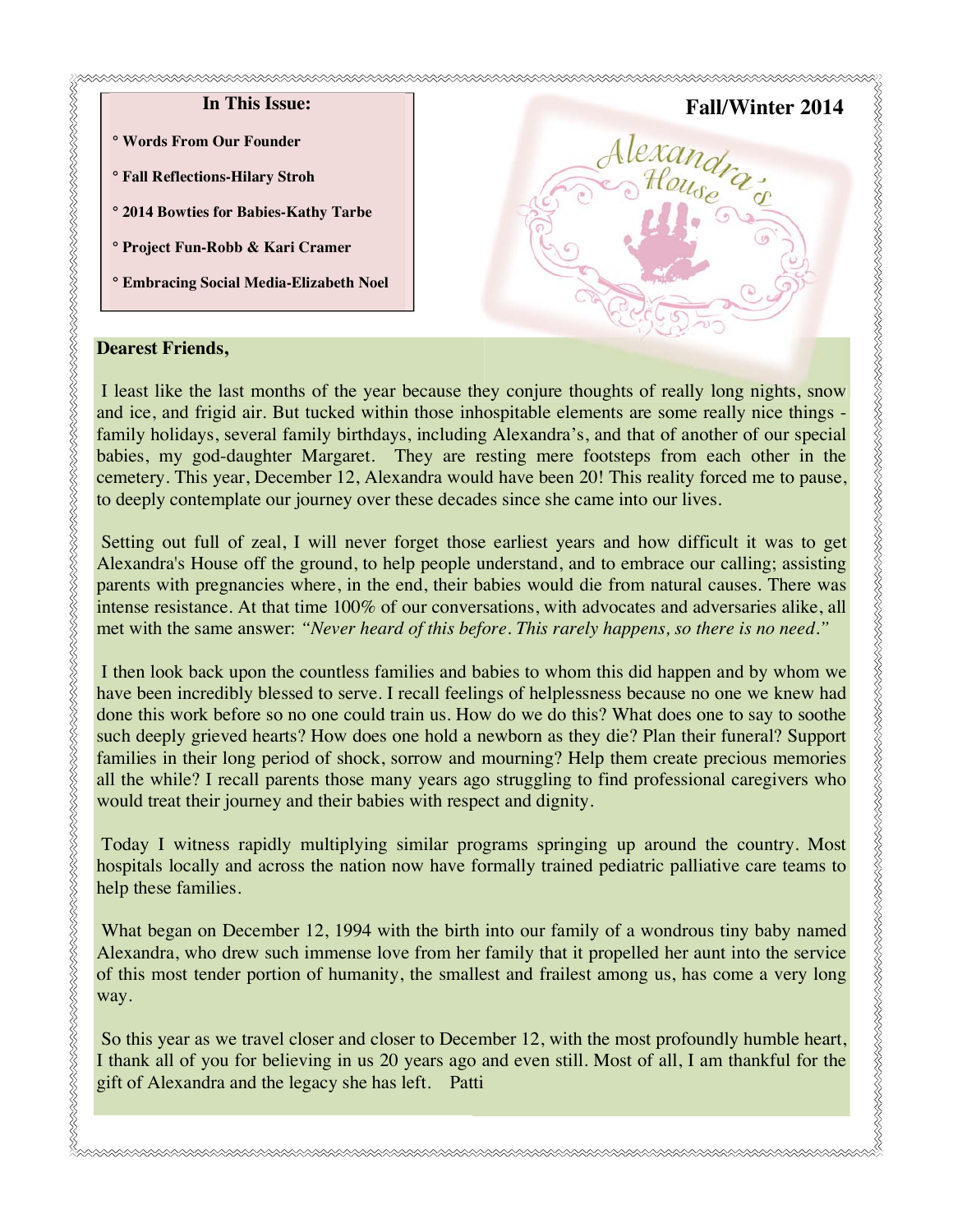# **Fall Reflections**

## *Twenty Years of Care*

"What we lose in flowers," Samuel Butler wrote of autumn, "we more than gain in fruits." These words occur to me as I reflect, this fall, on the mission of Alexandra's House over the last 20 years. The beloved babies that Alexandra's House cherishes are like the flowers the poet talks of: delicate, lovely, passing. Nor are they any less beautiful for being short-lived. The fruits are evident in the immense love and support and solidarity which are part of the very fabric of Alexandra's House and the families it serves.

Yet, as Patti mentions in her message, when she first felt prompted to establish this home, the idea was unheard-of. Many thought it futile, an unnecessary expenditure of resources – so much thrown away on those who could not hope to benefit. In short, a waste.

All of us who have been touched by Alexandra's House, know otherwise. Here, twenty years later, we are connected by a deep bond indeed, united by the loss of our little ones, and gathered together as a

and healing.



in December 2012 and lived 2 days.

# *New-Look Newsletter*

That was almost 2 years ago now. This fall, Patti has asked me to edit the newsletter and I am very happy to do so and contribute in some small way to what Alexandra's House does.

# E<br>E *A Task for You*

First of all, I want to say that our newsletter is essentially *about* as well as *for* you. So I welcome contributions from anybody who feels the impulse to write, from whatever perspective – parents, grandparents, aunts, uncles, siblings, doctors, nurses, friends, in short, anyone who has been touched by the life of one or more of these precious children or who has been struck by what Alexandra's House is and does. In sharing stories, we grow in solidarity. These are very real fruits of the lives of our children. Perhaps you've long thought of putting pen to paper; perhaps you are only thinking of the possibility of it now; regardless, we would love to hear from you.

# *AH presence on the Internet and social media*

Secondly, I want to introduce to you Elizabeth Noel who will be assisting Alexandra's House in its outreach on the Internet, including social media. I am sure you all agree that the no-boundaries mission it has is far too important not to be out there. The support that we as families can offer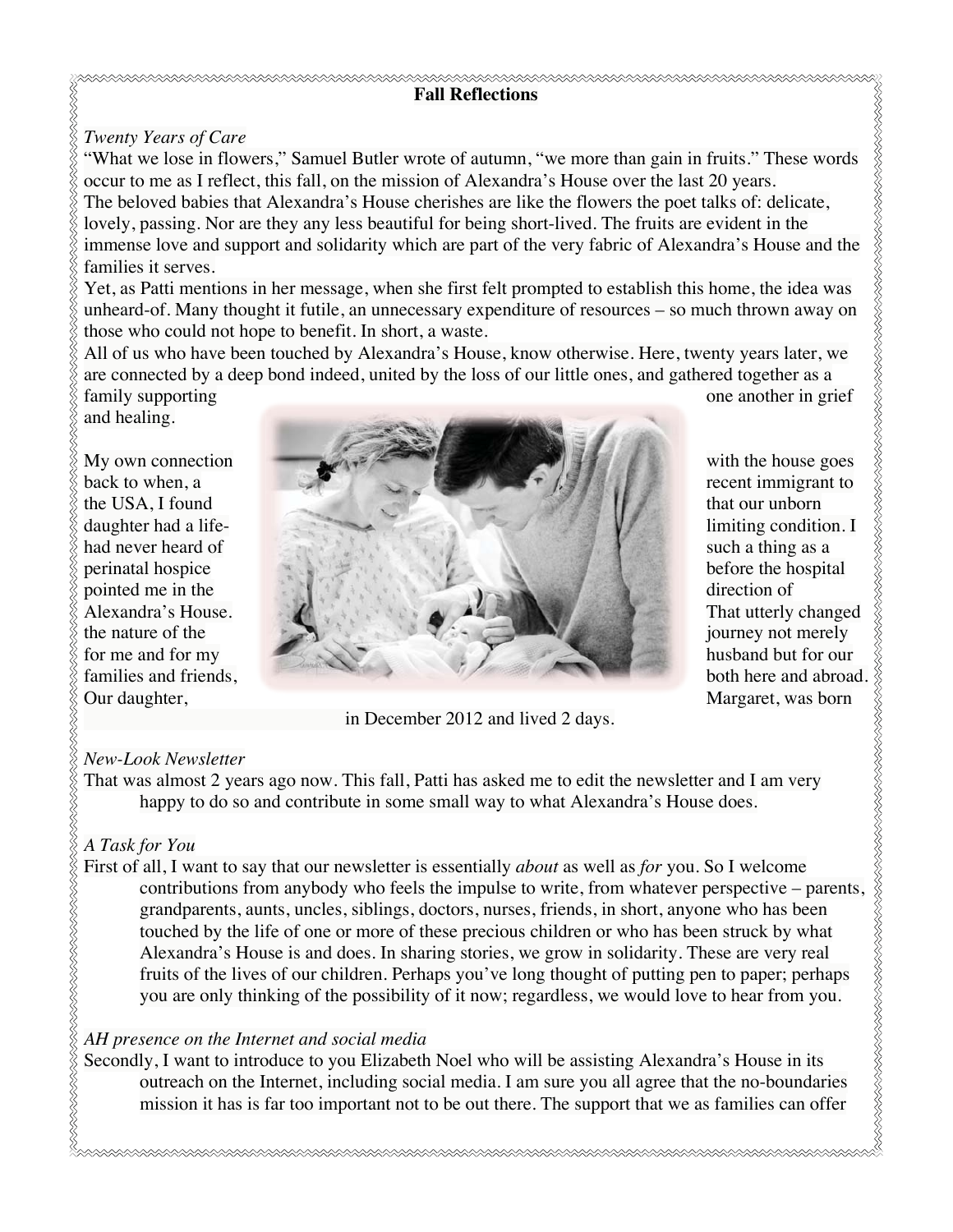others in similar need is a potential that needs to be tapped. I won't say we have a duty – but a privilege to be able to reach out, from mother to mother, father to father, and so forth.

### *A Personal Reflection*

- On a more reflective and personal note, I come back to where I started, thinking about the season of flowers and the season for fruit. And, if you'll overlook the indulgence, it brings to mind something that happened a month to the day after our first-born had died. It was a cold January day, the height of winter, and Patti, whom we were honored to have as Margaret's godmother, suggested that we go to buy some flowers in her memory. We have an old tradition in Ireland called a month's mind after a loved one has died. Then we get together and remember. A living memory. Far from home, we were recreating that.
- At the florist's, my eye was immediately taken by some bouquets of spray roses. There was a very tiny bud on one, I noticed, the very smallest of the blossoms. There it was, hardly opened, blush pink, fresh, fragile. It put me in mind of the little girl who had died, before ever smiling, before ever speaking. That pink glow in her skin when she was born. The fragile freshness. That wordless communication of – well (if I may call it by so vast a term) – beauty.
- Patti and I looked at each other. There was no question about what to select. The shop assistant went to take down the bouquet in question. Then she stopped. 'Oh' she said 'one of them is broken. I'll get you another one'. Previously I might have thanked her. Now I found myself saying: 'I'm ok with broken' and then, after a pause, 'you see, it's just as lovely that way'.

I didn't expect the shop assistant to understand. How could she? It's not the way of things. It's such a cliché to say that we live in a throwaway society, but we do. So much is disposable and disposed of. We want things neat, our houses, our cars, our furniture, and even our loved ones - without the mess or embarrassment of imperfection. Until at least the 1980s, many babies' bodies who died before or at birth were disposed of as medical waste - clinical mishaps, you might say, unfortunate accidents. Thrown away and forgotten. Out of sight, out of mind. The rose, unbought by more discerning customers, would have been snipped from the bouquet and swept away with the day's debris. For who would go out of their way to buy something already broken? But nature itself does not waste anything. Flowers aren't thrown away. Flowers do die, it is true, but then there are fruits. That's what we witness, year after year, in the immensely consoling ritual of the seasons. Only we often don't make the connection with our own lives. Alexandra's House is about making that connection, about

making something whole out of something broken. Not trying to pretend that we hold onto everything as it is; letting change happen.

I bought the roses that day, the day of Margaret's months mind, and even before I took the wrapped and cellophane bouquet, done up to be pleasing to the eye, I somehow knew which of those roses would be frayed at the parent stem. It was.

Time passes. We are already approaching Margaret's two-year anniversary. This year, I'll be back in Ireland: her last 2 years' mind. But that is not the last word. Two months ago, in the height of fall, our second daughter was born, a healthy 8 pounder with a strong heart and even stronger lungs. And to the very hospital room, flooded with the sunny joy of new birth and the lingering sorrow of memory, a bouquet of flowers arrived, spray roses, blush pink. There was a simple inscription: 'From Your Patti". There are some things that are never forgotten. And nor should they be. What we lose in flowers, as the writer says, we more than gain in fruits.

*If you have stories to share, please be in touch with me at care@alexandrashouse.com,* subject title:newletter. Alternatively, please write to  $638 \text{ W } 39^{\text{th}}$  Terr., Kansas City Mo 64111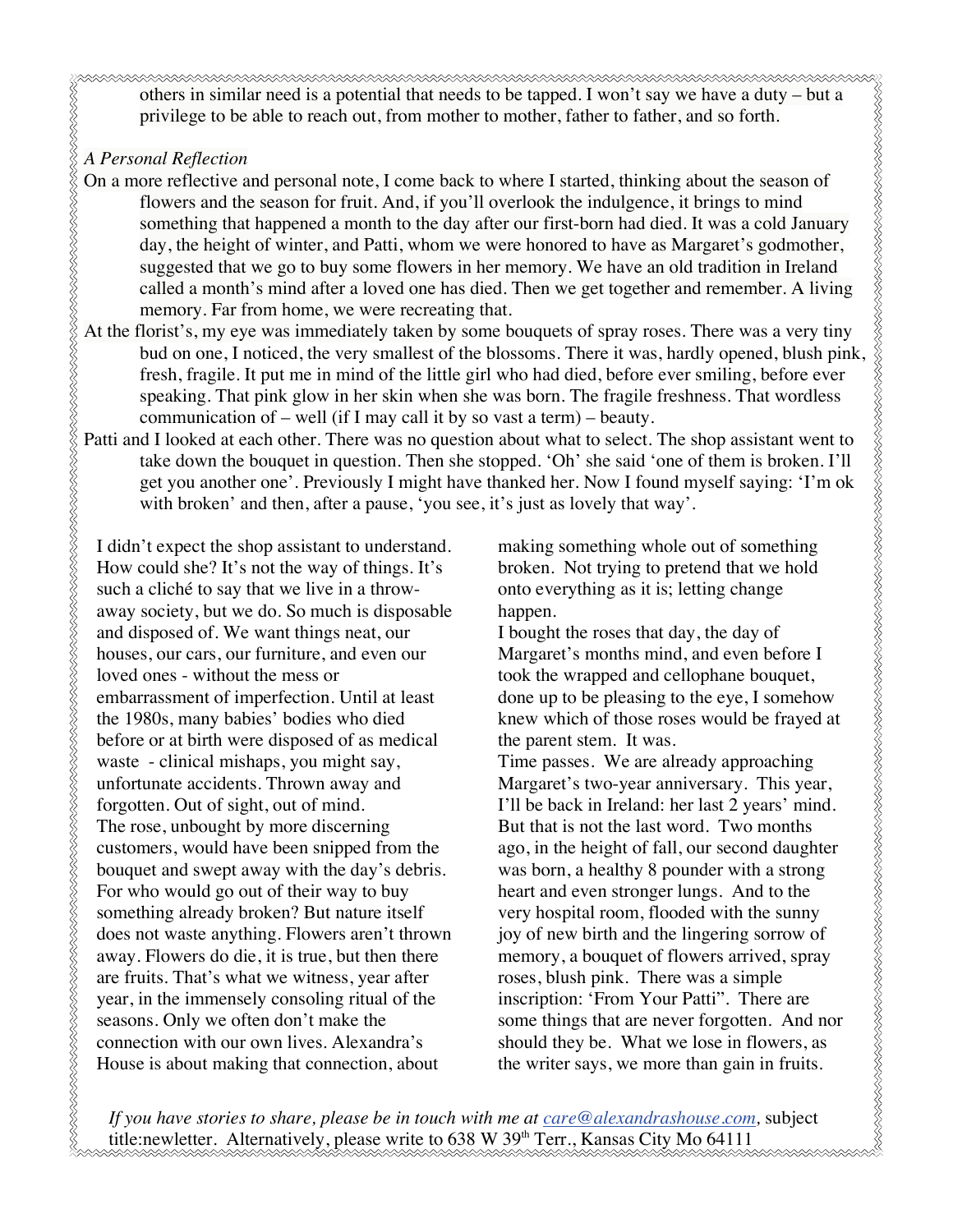# **Annual Bow Ties for Babies Gala**  *Hosted by Friends of Alexandra's House*

The venue for the sixth annual Bow Ties for Babies Gala was

the delightful Plaza Room of the Grand Street Café on the Country Club Plaza on a sunny, warm, late, October evening. Ninety-five of our favorite friends were in attendance and they enjoyed good company, food, and entertainment with the added pleasure of watching our beloved Royals score their



second win in the World Series. It was a most memorable evening for all. It began with Mr. Rudy Amato singing swooning Frank Sinatra tunes during the cocktail hour, followed by introductions by our chairs, Ms. Joan



Brisimitzakis and Ms Martha Hubbard, of our masters of ceremonies, Mr. Domenic Rizzi and Ms. Bonyen Lee. The Reverend Gerard Alba, deacon in residence at *Holy Trinity* 

*Church*, Lenexa, gave the Invocation and Benediction during the evening. House Mother of or guarantees and asked if anyone else in attendance would have said "yes" to this business plan. She demonstrated with multiple examples how their needs were met at most crucial times and that trust is what sustains them. A Will Call and live auction concluded the evening. The Friends of Alexandra's House *presented a check from the proceeds of the gala in the amount of \$31,500!! Absolutely incredible!* If you would like to be a part of this fun and energetic committee and help some very special babies, please contact Kathy Tarbe at ktarbe@alexandrashouse.com or call 816-931-5378.

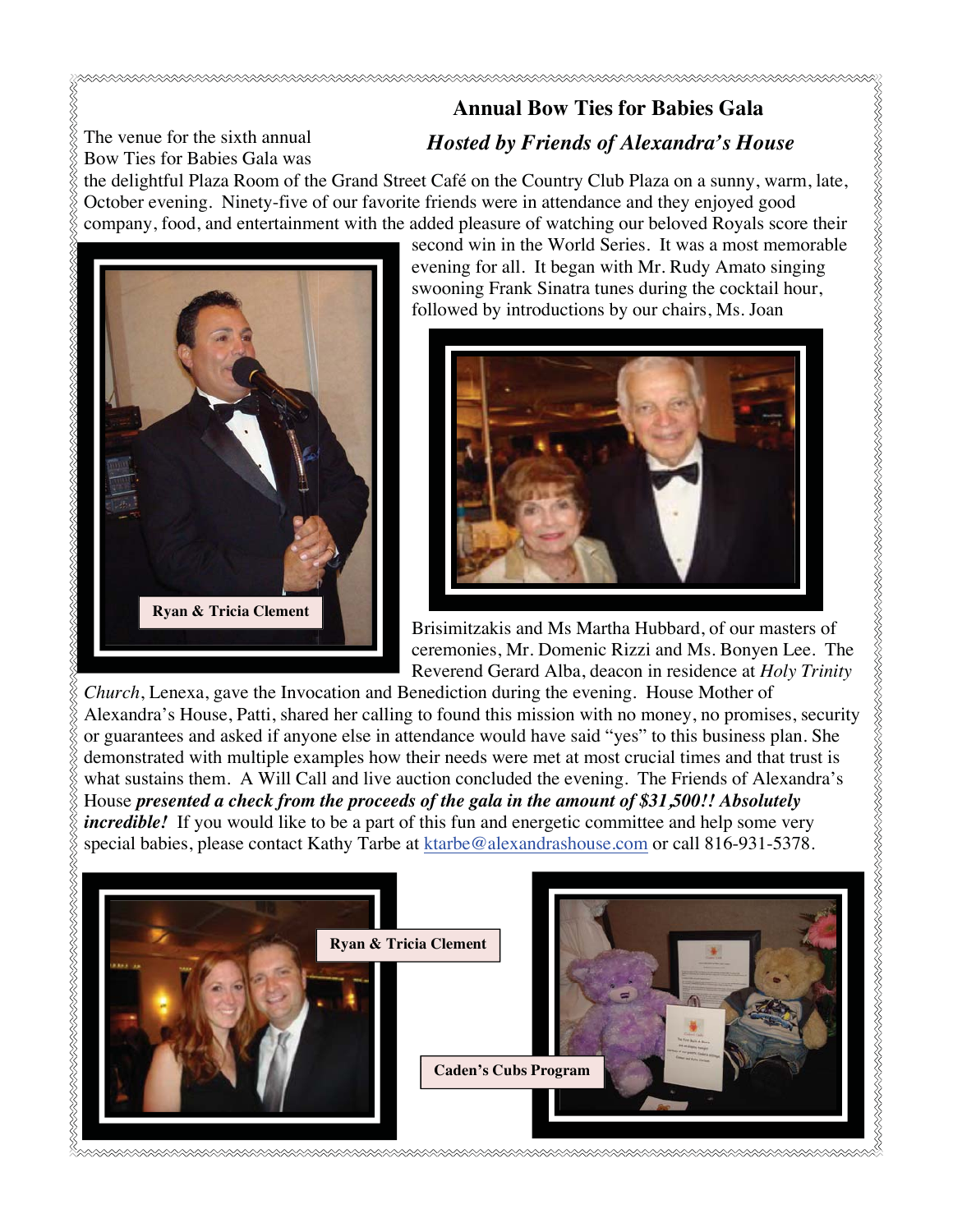## **PROJECT FUN**

*Alexandra's House is there for entire families, and it especially recognizes the need for the whole family to heal and come together, after the loss of a beloved child. Thanks to the enormous generosity of the Courter family, a fund exists to send such families on a fun-filled adventure. This summer, the parents and elder brothers of baby Adelai Rose, were able to go to Storyland, a charming family-run theme-park in New Hampshire. They recount their special experience below and especially how much it meant for the boys and how present Adelai was to them in this very precious family holiday.* 

### **Robb & Kari Cramer**

Our baby girl, Adelai Rose, was born silently on May 8, 2014. No amount of preparation during the 9 months of pregnancy could prevent the devastation her big brothers Andrew (6) and Thomas (3) felt when they learned that their baby sister had died. They had been so excited to hold and snuggle their baby sister. Now they were left with sadness.

In the first week after Adelai died, the boys announced to us that butterflies (especially yellow swallowtails), dragonflies, and singing birds, were sent to us by Adelai in heaven. These encounters continue to bring them joy from their sister.

**XXXXXXXXXXXXXXXXXXXXXXXXXXXX** 

by the Courter family, to send a family healing from the loss of a baby on a fun family adventure. We were given the gift of tickets to Storyland, a theme park for young children in central New Hampshire, with a hotel stay. The boys were ecstatic! Their excitement was akin to waiting for Christmas. For the month leading up to the trip, Thomas thought every large road sign he saw was pointing the way to Storyland. The boys also talked about how Adelai would be with us, in her special way, on the rides.

In the blur of the summer and making sense of daily life after Adelai died, taking a short trip out of town to break away from the grind and play together as a family was a most welcome gift.

 We could be kids with our kids. We had no other demands or distractions, and no other task but to play with our kids, laugh together on rides, and soak in the pure joy they radiated from their smiling faces and boundless energy.

The day following our Storyland adventure, we enjoyed a gorgeous summer day hiking together in the White Mountains to a waterfall, stopping to play in the stream along the way.

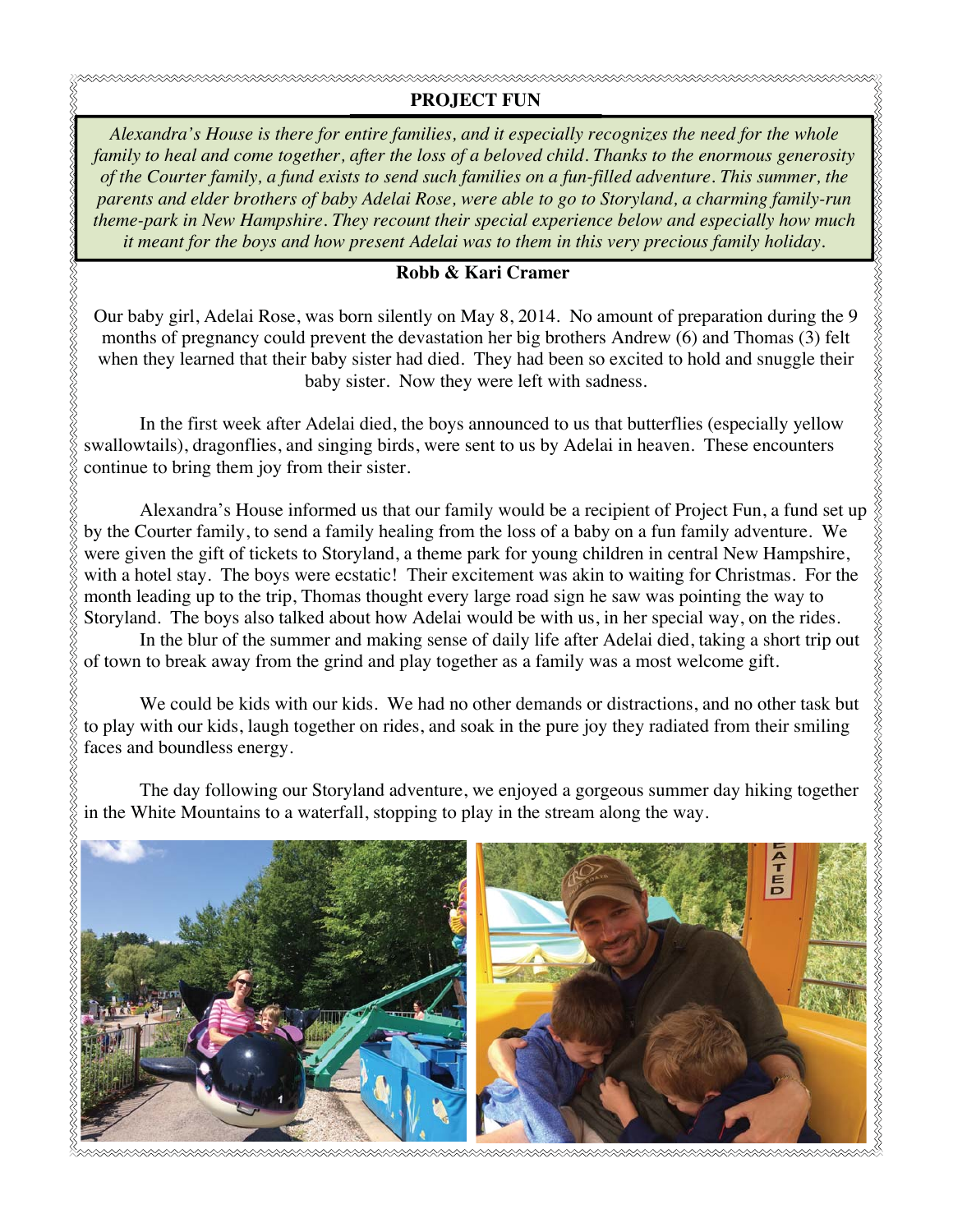When we reached our destination, we asked someone to take a family picture for us, and when we "cheesed," a blue dragonfly flew up and hovered in front of us as the picture was taken.

We give our deepest thanks to the Courter family for this tremendous gift. Andrew and Thomas understood that this trip was a gift in honor of Adelai from a family with special babies in heaven like our family. In the words of Andrew, "Wow! The Courter family is really awesome."

Our adventure gave us beautiful memories we will treasure always. We feel so richly blessed by the gift of Project Fun and the gift of our baby Adelai. Our boys were and for that we will be forever grateful. Thank you!





"Death leaves a pain no one can heal but love leaves a memory no one can steal." -Unknown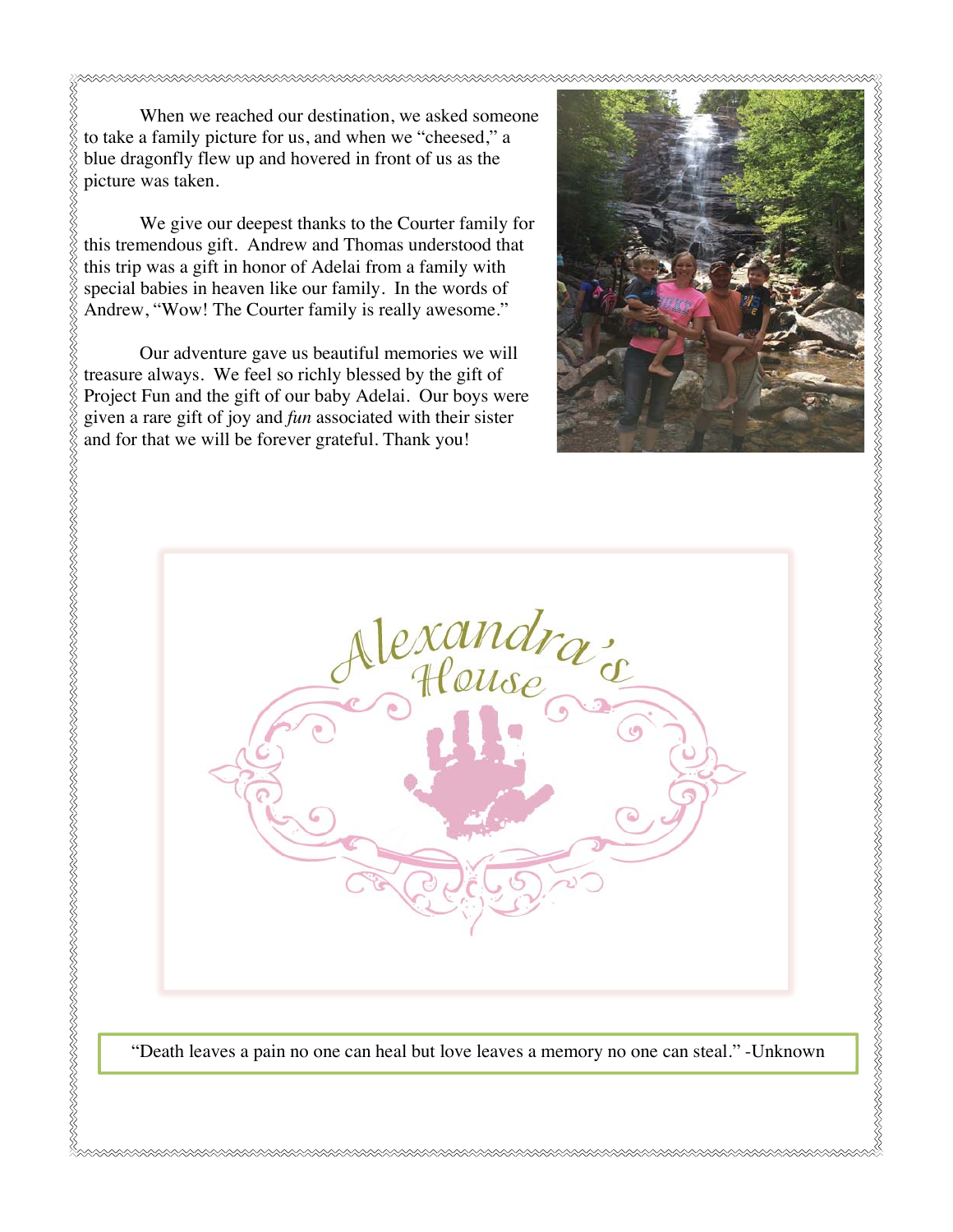#### **Embracing Social Media**

Alexandra's House does not

currently have a social media presence and this could be a huge benefit for its families and support system.

 When I started college more than a decade ago, I had to write a paper regarding Electronic Communication and its future. Most people didn't even have cell phones then not to mention laptops or social media accounts. This was long before Apple was a household name. I worked in a TV studio where we literally hand cut film from reels and used 8-tracks on the radio station.

 I wrote my paper on the ultimate convergence of all forms of media, for-seeing TV, radio & Internet all accessible from one device. It appears I may have been right!  $\odot$ 

 However, I had no clue the impact social media would one day have on our society. It has the power to reach the masses but most importantly can be used as a tool to spread info otherwise unknown.

Look at the ALS! As of Aug.  $14<sup>th</sup>$  2014, the viral water bucket challenge, had donations up by 1000%! There are numerous cases where social media has launched other causes, businesses and brought light to the dark, so to speak, on various topics.

 Opening up the cause of Alexandra's House to the world through the regular use of social media could bring awareness, information and much more to those who'd never have known the home existed. This would be the gift of social media for AH.

 My idea is to promote the cause, inspirational thoughts and just a general message to represent a place of hope, love and support.

 In 1996 when my son was born I was just 18, alone and didn't have anyone to talk to. After birth he couldn't make any sound so they took him before I could hold him. They didn't know

sat next to his incubator watching around the clock. They could only give him glucose because his lungs and blood were so clouded with infection that his white blood cell count kept decreasing and he could take nothing in.

 The hospital gave me a room next to the NICU to stay in until he passed. Scared to death, I given just a few days left with him. No Facebook on which to post my fears. I couldn't inform people **cial Media**<br>sat next to his incubator watching<br>around the clock. They could only give him<br>glucose because his lungs and blood were so<br>clouded with infercition that his white blood cell<br>count kept decreasing and he could support. If I had know about Alexandra's House and it had been around then, I know "Our Patti" would have been by my side.

 The Chaplain came at one point and even gave the last rites to my son, his hand on top of my baby's small head. They told me I'd be fortunate if he made it until the next morning.

 Suddenly just after midnight his white blood cell count which was almost non-existent started to slowly increase. He got better without any change to his treatment. They started calling him the "miracle baby" around the NICU because there was no explanation for what had happened. Inexplicably, he eventually grew healthy enough to go home with me.

 Sadly, most families related to Alexandra's House are not as fortunate as my son and me. I'd like to point out that there are people out there, just like myself at 18, that have no idea about the support, beauty and love this house offers for those in need.

 In creating a social media presence with regular updates about families, positive thoughts, prayers, etc., AH would not only give knowledge to those in need but also bring additional support in order to help more families. Hopefully all the friends of Alexandra's House will agree and this will be something you see coming soon. Love & Light. Elizabeth Noel

I can be reached at at enoel2113@yahoo.com